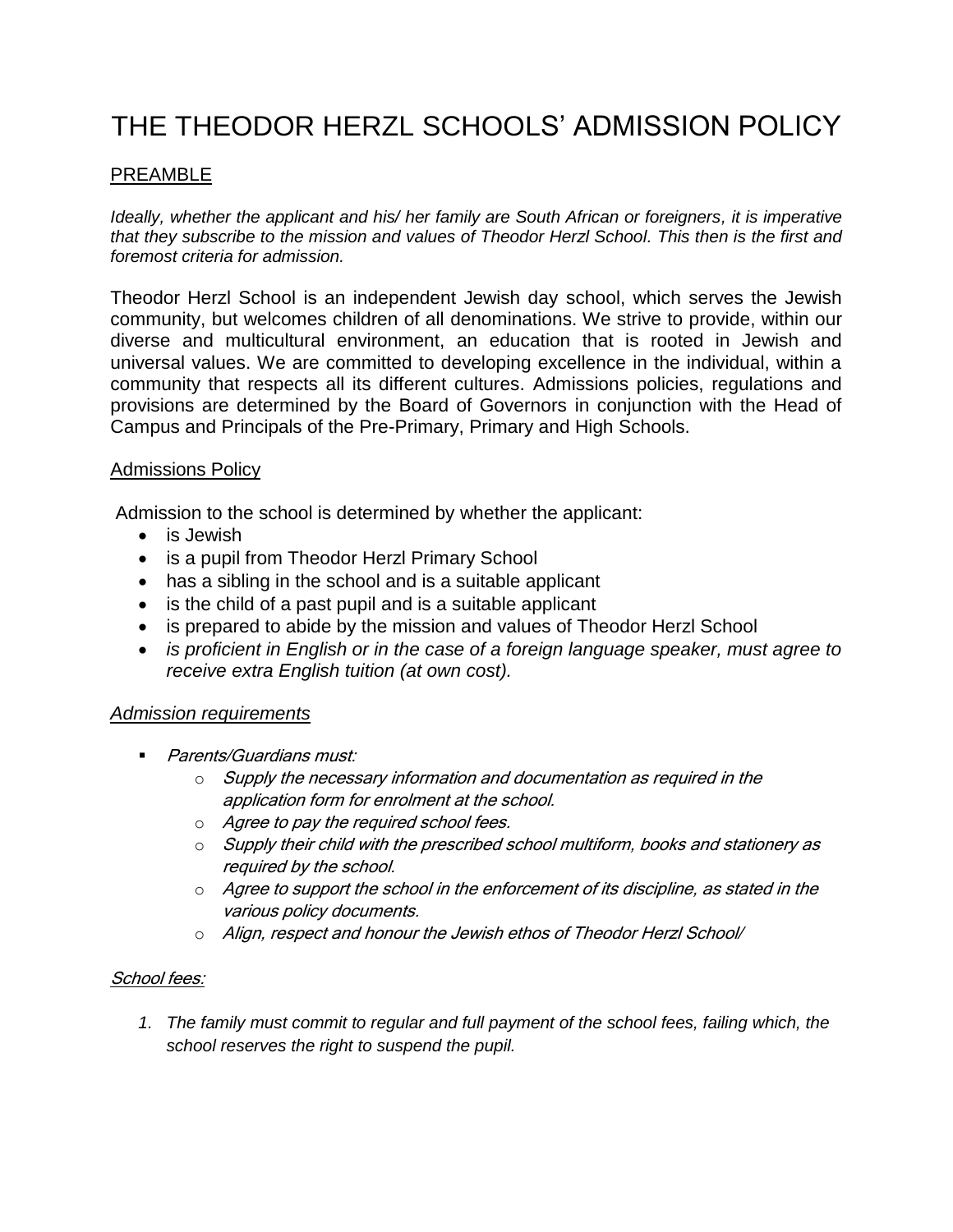- *2. A non- refundable deposit is a requirement upon enrolment and this must be paid by the date specified in order to ensure confirmation of acceptance.*
- *3. Fee payment and payment history may be verified from previous school*

The acceptance of our Pre-Primary children to the Primary School and from the Primary to the High School is considered as a norm. In the High School (Grades 10-12) the subject fit is a major consideration. The prospective pupil must be suitable and ready for the grade he/she wishes to enter.

Theodor Herzl School is an inclusive school and where possible, strives to accommodate learners with specific needs. If we are unable to do so, we will assist the parents to source alternative schooling.

## **The Pre-Primary accepts no more than:**

- Grade  $000 20$
- Grade  $00 25$
- $\bullet$  Grade 0 25

## The Primary school accepts no more than:

- 25 27 learners into each Grade 1 and Grade 2 class. There will be an assistant teacher in each of these classes.
- 25 learners into each Grade 3 -7 class is seen as a desirable number. However, the school reserves the right to adjust the number to 27 learners per class – per Principal's discretion.

Applicants applying for entrance to Grade 1 from schools other that Theodor Herzl Pre-Primary are required to write a school-readiness/ entrance test. The Head of Theodor Herzl Pre-Primary sanctions the school readiness of the Theodor Herzl Pre-Primary Grade 1 applicants.

All applicants for entrance into Grades 2-7 are required to write an entrance exam. (These are administered by the grade teacher.)

A confidential report from the pupil's previous school may be requested. After an interview with the Principal, each pupil's application is carefully considered and, in addition to his/her performance in the entrance test, his/her interests and cultural activities, sport and the report on his/her general discipline are taken into consideration before acceptance.

The statistical age 'norm' per grade is the grade number plus 5, e.g:

Pre-Primary – aged 3 turning 4 Grade1=6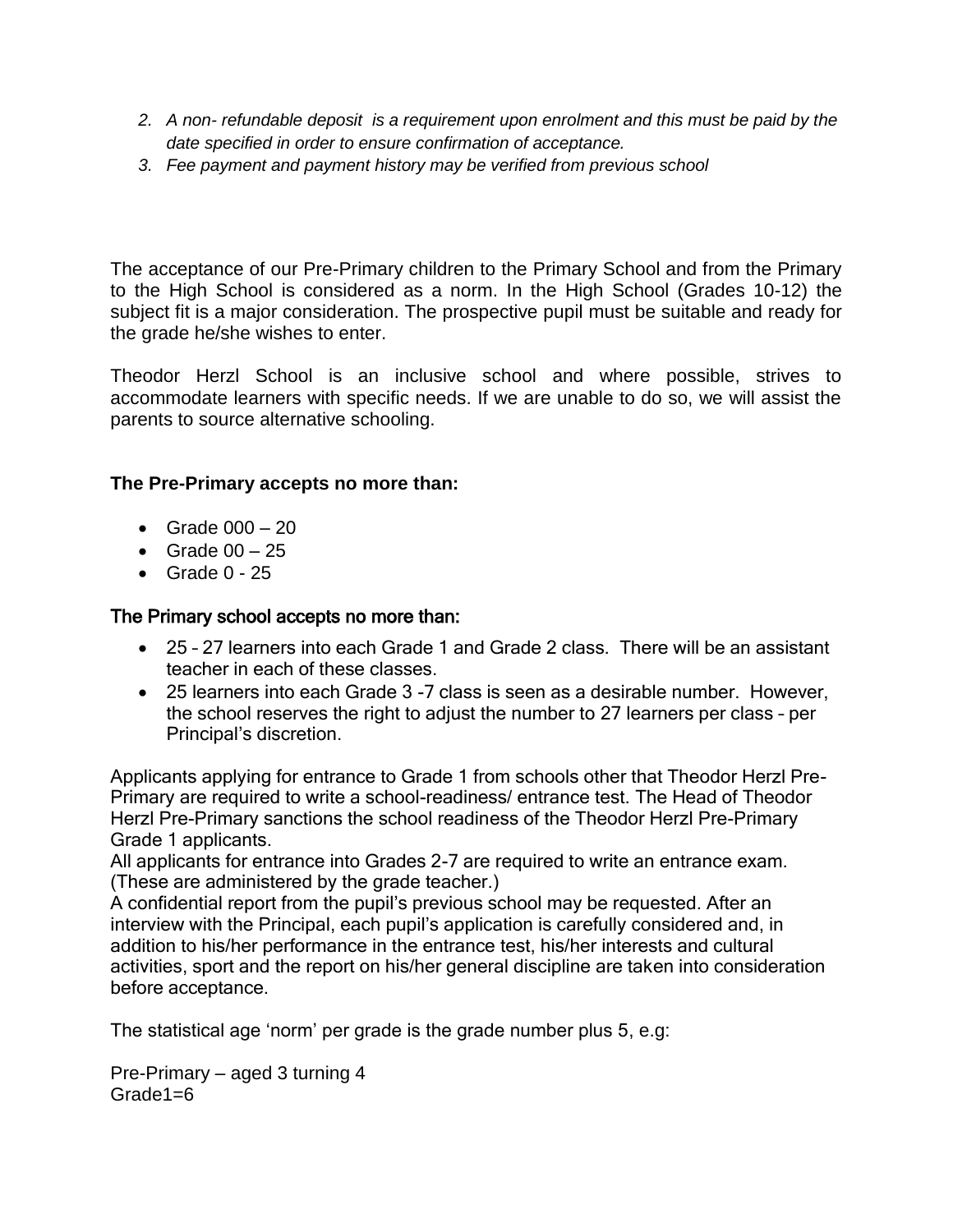Grade 2=7 Grade 3=8 Grade 4=9 Grade 5=10 Grade 6=11 Grade7=12 Grade 8=13 Grade 9=14 Grade 10=15 Grade 11=16 Grade 12=17

## **High School:**

The main point of entry is at Grade 8 but pupils may enter at a higher grade provided there is a place. Prospective pupils from primary schools other than Theodor Herzl Primary School may be required to write an entrance test in Mathematics and English. A confidential report from the pupil's previous school may be requested. After an interview with the Executive Principal/and/or other teachers, each pupil's application is carefully considered and, in addition to his/her performance in the entrance test, his/ her interests and cultural activities, sport and the report on his/her general discipline are taken into consideration before acceptance. On admission a pupil's most recent academic report is required.

*Theodor Herzl School reserves the right to null and void any application based on a poor report.*

*Theodor Herzl School has the right to admit children from programmes such as the M& E programme, as endorsed by the Independent Schools Association (ISASA).*

Generally enquiries, interviews, school visits, tours and admissions are facilitated by the Principals of the schools. He/she consults the Executive Principal if any case deviates from the schools' admissions policy.

Successful applicants for places in grade 0, grade 1 or grade 8 are contacted telephonically within one week of the closing date of admissions. Offers made and accepted telephonically are confirmed in writing. A non-refundable acceptance fee is to be payable. If the place is not taken up then this amount will be directed towards upgrades.

Other applicants will be notified in writing that they remain on the waiting list and will be contacted telephonically when a place becomes available. Telephonic contact will always be confirmed in writing.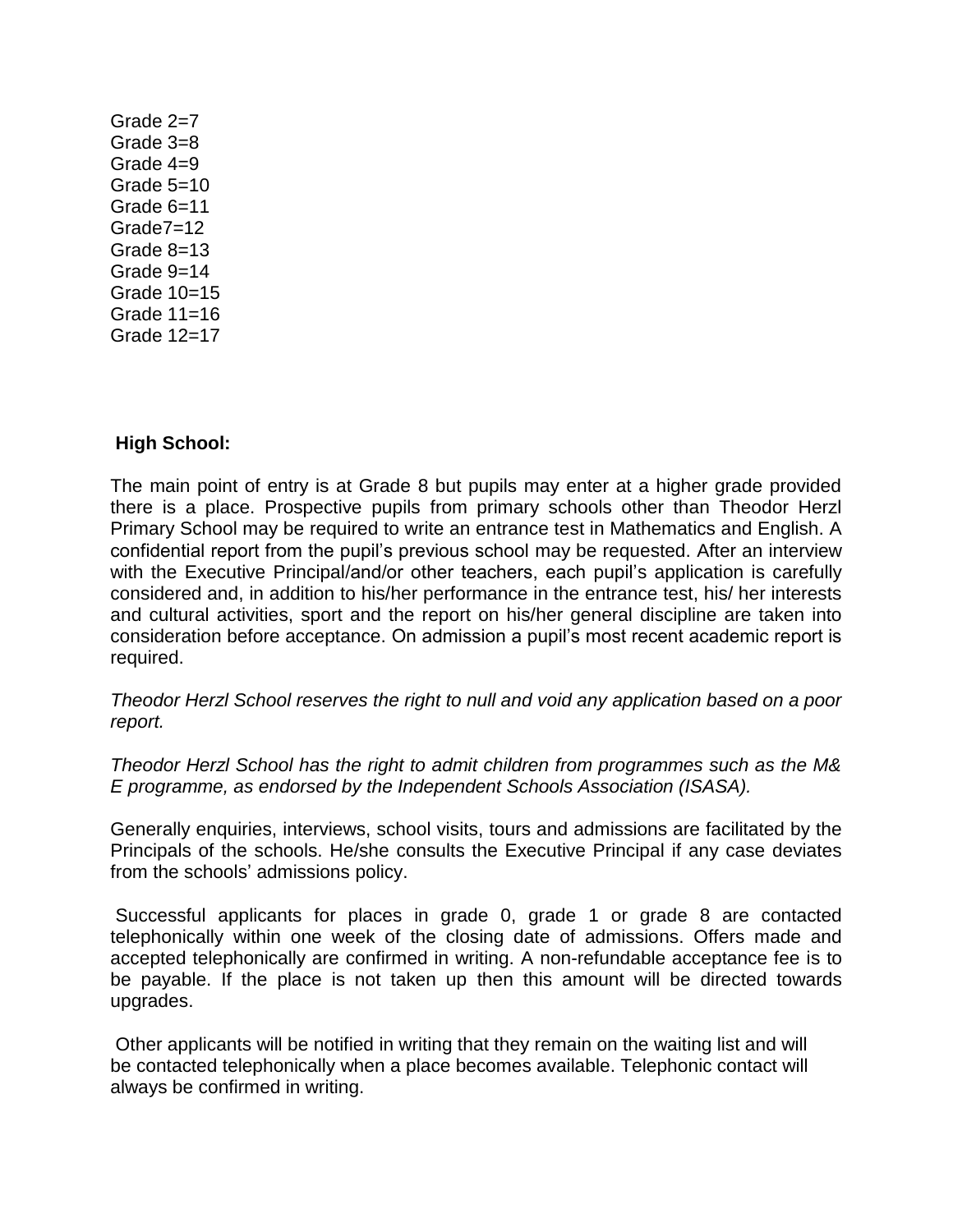The following documents are required on application:

- Birth certificate (a baptismal certificate is not valid).
- Proof that a Jewish learner is either Orthodox or Progressive.
- Immunisation card (grade 1).
- Most recent school report (where applicable) a requirement in high school
- Transfer card (where applicable).
- *Proof that the pupil has passed the grade previous to that applied for at this school.*
- Any learner who enters the country on a study permit must present the study permit and the parent's work permit to the school on registration.
- Non-citizens/ illegal aliens must show evidence that they have applied to the Department of Home Affairs to legalise their stay in the country. If they cannot do so, the School will advise them to acquire the necessary documentation. The pupil will be temporarily admitted to the school (see information below).

The following regulations apply to foreign students in South Africa:

- All foreign students enrolled in a school must be in possession of a study permit and parent's work permit for the specific school at which they are enrolled.
- Prospective foreign students must submit an application to the authorities according to the regulations and await the outcome of this application, which includes getting the passport endorsed with a study permit before the student will be allowed to be enrolled and attend classes.
- The study permit is issued for the student to attend a specific school for a specific period. The school is required to ensure that the student's permit is valid during the entire time the student attends the school.
- The school is required to notify the authorities of the departure of any foreign student from the school.

A letter from the school confirming the following must accompany the application:

- Confirmation that the pupil has applied to be enrolled at the school and an indication of the grade in which he/she will be placed.
- Assurance that the foreign student is not depriving a local pupil of a place.
- Proof that the school fees have been paid or an arrangement for the payment of fees has been made.
- A written undertaking that the school will inform the Department of Home Affairs when the pupil leaves the school.